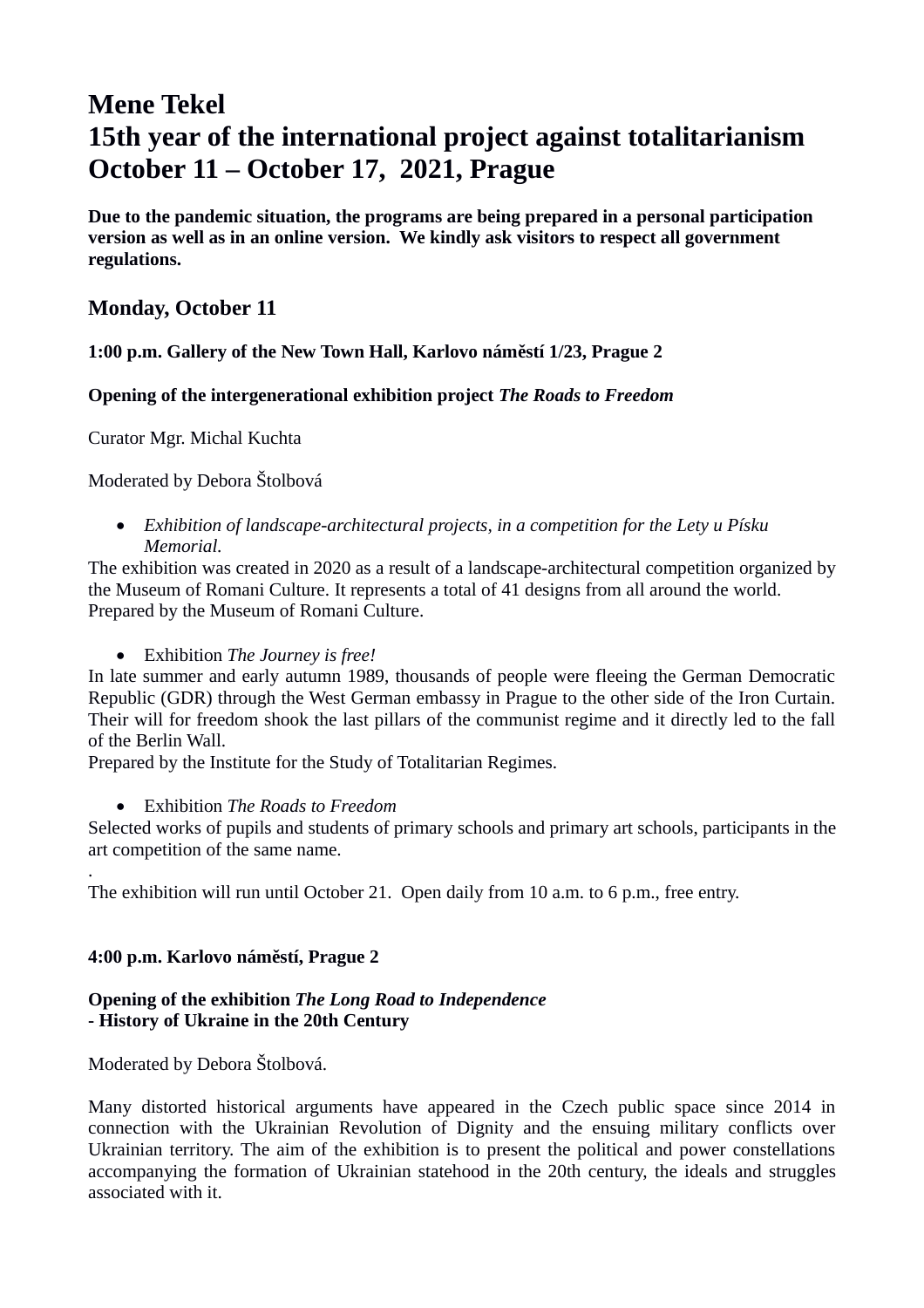Prepared by the Institute for the Study of Totalitarian Regimes.

The exhibition will be opened by Mgr. Jana Černochová, the Mayor of Prague 2 city district and Mgr. Zdenek Hazdra, Ph.D. the Director of the Institute for the Study of Totalitarian Regimes. A performance by the Coloreton Choir, from the Ilja Hurník Art School, conducted by choirmaster Silvia Młynarczyk, will be a part of the opening ceremony.

The exhibition will be open until October 21.

## **5:00 p.m. Church of St.Ignatius, Karlovo náměstí, Prague 2**

Opening of exhibitions "*I believe that my short life was not in vain: The life and death of priest Jan Bula"* and *" The native who should have been forgotten: The life of priest Václav Drbola.*". The exhibitions were compiled by the Brno Diocese and will be presented by the MEMORY assotiation members.

Both exhibitions will be on view until October 25, 2021.

## **7:00 p.m. Cinema Kino Mat, Karlovo náměstí. Prague 2**

## **Ceremonial opening of the 15th year of the Mene Tekel festival**

Moderated by Debora Štolbová

Speeches by representatives of partner institutions

- **Premiere of the feature documentary** *The ATA.*
- **A film delegation is taking part.**

The story is the first in a series of documentaries on political processes of the 1950s entitled *"In the Name of the Republic*" and is a follow up of the book of the same name, published by the Auditorium publishing house.

The story takes place in Litomyšl, East Bohemia, where at the end of the 1940s a group of high school students did not intend to accept the fact that the Junak - Czech Scouting was incorporated into the Czechoslovak Youth Union, and its existence was thus terminated. In a show trial, the state court sentenced 24 people to more than 220 years in prison and Rector

F.A.Stříteský who was accused was even threatened with the death penalty.

Miroslav Matějka, Jiří Kopřiva, Bohdan Metyš, and Václav Jozefy, then participants in the student resistance, appear in the document.

Prof. JUDr. Jan Kuklík, DrSc., JUDr. Lukáš Blažek, Ph.D., PhDr. Alena Simankova, PhDr. Martin Boštík will represent a legal-historical point of view,

Directed by: Vít Mazánek, produced by the *11:11 Production, s.r.o.*

A reconstruction of the monster process of Stříteský and co. was premiered on 27 February 2016 as a part of the 10th Mene Tekel festival in the Jury Hall of the High Court in Prague, Pankrác.

The theater of fact was written and directed by Mgr. Jan Řeřicha in cooperation with the Faculty of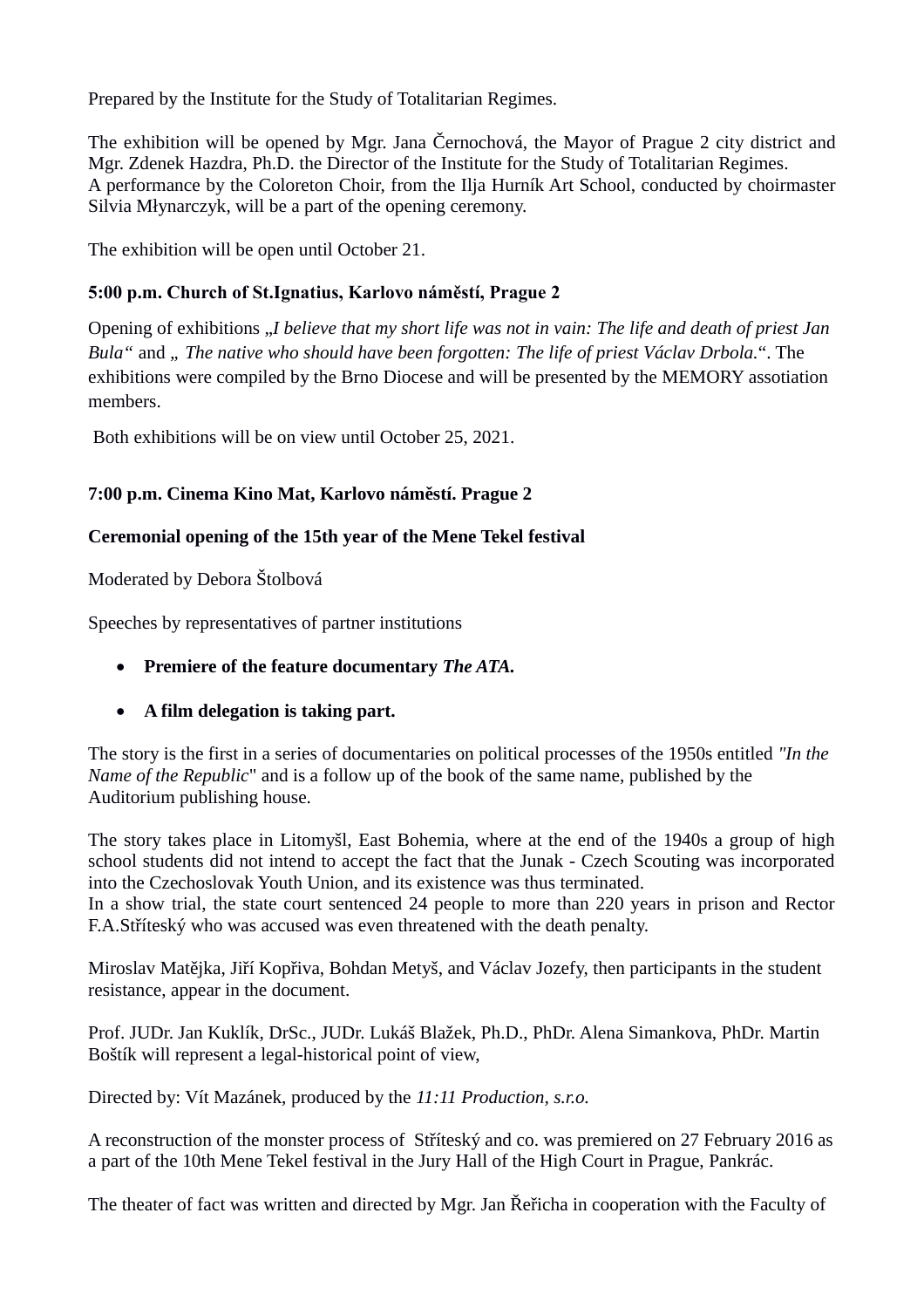Law.

The performance was further repeated in the autumn of the same year in the authentic space of Smetana's house in Litomyšl and at the Freedom Festival in Bratislava.

# **Tuesday, October 12**

## **10:00 a.m. – 4:00 p.m. Cinema Kino Mat, Karlovo náměstí 19, Prague 2**

### **Screening of thematic films by students of The Film Academy of Miroslav Ondricek, in Písek.**

The show dramaturgy and direction: MgA. Miroslav Sovják, FAMO teacher, television and film screenwriter

*Punishment Without Crime*, directed by Jindřich Vosec

*Prohibitoria,* directed by Filip Kilián

*Laughter Club*, directed by Jindřich Vosecký

Film awards: Košice International Monthly Film Festival 2020 - Honorable reword Czech / Slovak short film, Tagore International Film Festival 2020 – The Best Student Film, Lisbon Monthly Film Festival 2020 - Honorable reward in the category of The Best Drama and The Best Camera.

*Flucht !*, directed by Ondřej Veverka

*Borders*, directed by Martin Kopp

*Hunting*, directed by Pavel Bartovský Film Awards: The Best Istanbul Film Festival 2020 – The Best Horror Film, Eastern Europe Festival 2020 – The Best Actress

*Visitor*, directed by Pavel Bartovský

Film Awards: Frostbite (USA) 2020 – The Best Sound Design, The Best Student Film, Toronto Film Channel Festival 2020 - Award for The Best Horror Film and The Best Actress in a Leading Role, The Best Actor Award, New York 2020 - Silver Award for The Best Actress in Horror Film

*The call*, directed by Ondřej Burda

Film Awards: ČT 2019 Film Accelerator - 2nd place, British Monthly Film Festival 2020 - Winner Student Film (20 mins or less), Tagore International Film Festival 2020 - Outstanding Achievement Award, Prague International Monthly Film Festival 2020 – The Best Student Film

*Dusno ( Stuffy )*, directed by Michal Starý Awards: Košice International Monthly Film Festival 2020 – The Best short Czech-Slovak film

# **Wednesday, October 13**

#### **10:00 a.m. Cinema Kino Mat, Karlovo náměstí, Prague 2**

Interactive program for schools in cooperation with the Institute for the Study of Totalitarian Regimes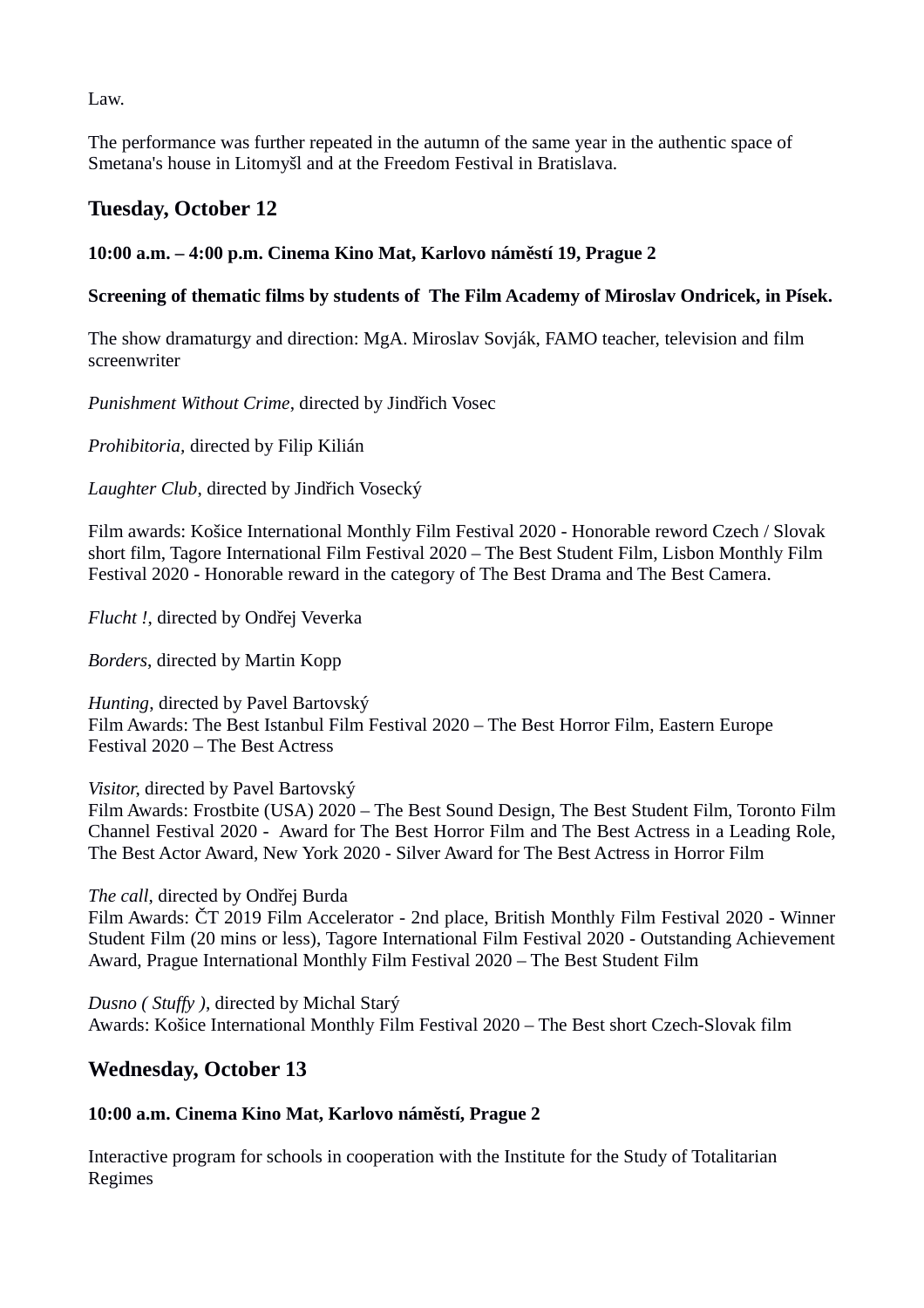#### **Historical laboratory**

Persecution and discrimination have plagued the entire 20th century and certainly deserve condemnation. However, understanding the situations in which they have occurred is not a simple task in education. The support can be found in a historical laboratory - HistoryLab, in which students use a series of interactive tools to step-by-step analyze period documents, historical photographs, or audio recordings. As a result, they acquire skills that help to support critical thinking and the development of historical literacy in an interesting way.

Expert guarantee: Mgr. Vojtech Ripka, Ph.D.

#### **4:00 p.m. Literární kavárna Academia ( Literary Cafe ), Václavské náměstí 34, Prague 1**

#### Presentation of Darina Ničová's book trilogy " Against the Current"

The main motive of the trilogy is based on the life story of the author´s great-grandfather, who was in 1940 convicted by the Nazi legislation in preparation for the high treason of the Third Reich. After the war, he was awarded as a participant in the national liberation struggle in memoriam by the Czechoslovak Ministry of National Defence.

The first part is a collection of six literary-independent short story sets. The plot of which takes place from the 1930s to the present. The central short story *Brandy for Hitler* is later developed in more detail in the second part of the trilogy, in the historical novel *When the Snowdrops Grow up*.

The third volume entitled The Secret of John, is a historical document revealing the whole case, but also archival records discovered only after 2013, for example in Bundesarchive Berlin or in Auschwitz.

The author describes the hectic events of the twentieth century in a very special, literary and successful way through the complex destinies of her family, with a focus on the territory of Tešín Silesia. The suggestive narration was made under the professional supervision of Ondřej Kolář from the Silesian Museum in Opava and Jiří Friedl from Masaryk University in Brno.

The trilogy will be presented by actor Jan Sklenář.

#### **7:00 p.m. Cinema Kino Mat, Karlovo náměstí 19, Prague 2**

#### **Evening for Latvia**

The patronage has been taken by the Ambassador of the Latvian Embassy in the Czech Republic, Dr. Sc. Pole. Gunta Pastore who will personally attend the event.

#### **Festive screening of the award-winning film from the Cold War period:**  *My Father, the Spy***, 85 min.**

In 1978, Ieva Lešinska was a university student who lived with her mother in what was by that time Soviet Latvia. Her father officially worked as a translator for the UN in New York, but he was also a KGB employee. In a captivating feature-length documentary, Ieva tries to uncover the incredible life and strange death of her father, a KGB agent who defected to the CIA. Director: Jaak Kilmi, Gints Grube Co-production: Latvia, Czech Republic, Germany, Estonia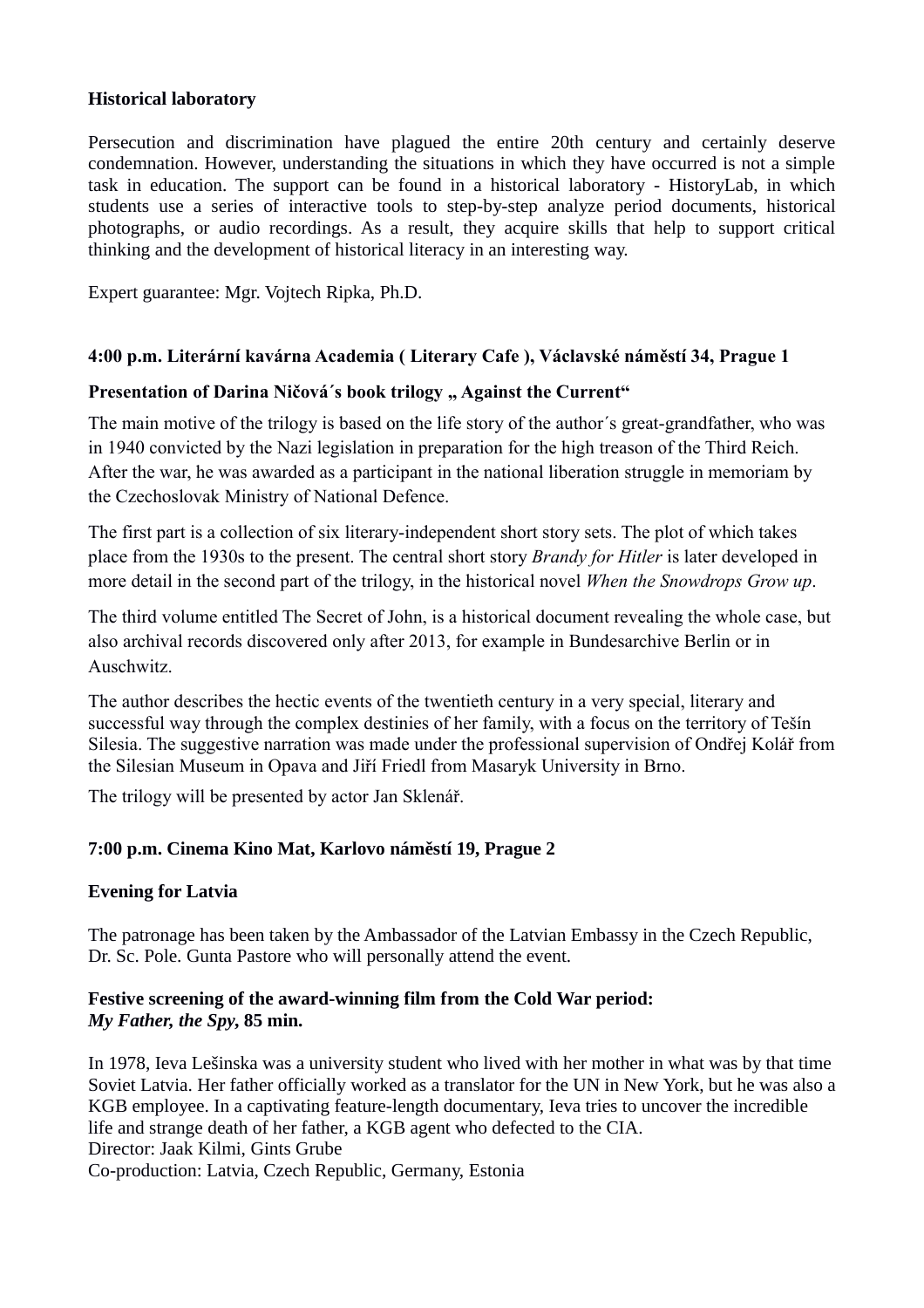# **Thursday, October 14**

## **10:00 a.m. Cinema Kino Mat, Karlovo náměstí 19, Prague 2**

Interactive program for schools in cooperation with the Institute for the Study of Totalitarian Regimes

#### **Historical laboratory**

Persecution and discrimination have plagued the entire 20th century and certainly deserve condemnation. However, understanding the situations in which they have occurred is not a simple task in education. The support can be found in a historical laboratory - HistoryLab, in which students use a series of interactive tools to step-by-step analyze period documents, historical photographs, or audio recordings. As a result, they acquire skills that help to support critical thinking and the development of historical literacy in an interesting way.

Expert guarantee: Mgr. Vojtech Ripka, Ph.D.

#### **12.30 p.m. Senate of the Parliament of the Czech Republic**

#### **Valdštejnská zahrada (Wallenstein Garden), Prague 1, by the pond ( u rybníčku )**

#### **Opening of the exhibition** *Under a Foreign Sky*

The exhibition was prepared by the Museum of Victims of Genocide at the Centre of Research on Genocide and Resistance of the Lithuanian People. The auspices were undertaken by H. E. Laimonas Talat-Kelpša, Ambassador of the Republic of Lithuania to the Czech Republic.

In June 1941, a massive wave of mass deportations from Lithuania began. Thousands of civilians, mostly women and children, were arrested overnight and taken in cattle wagons far to Siberia. After World War II, deportations were restarted with even greater intensity. The fates of opponents of the regime and innocent victims remain a warning memento.

The exhibition lasts until October 27.

## **2:00 p.m. Senate of the Parliament of the Czech Republic, the Main Hall, Valdštejnské náměstí, Prague 1**

#### **International Conference on the** *Right to Law*

Under the auspices of the President of the Senate of the Parliament of the Czech Republic RNDr. Miloš Vystrčil.

Moderated by PhDr. Petr Kostka, Director of the Secretariat of the President of the Senate of the Parliament of the Czech Republic.

Opening by the greetings of the representatives of the organizations involved in the program.

Handing over of the *Mene Tekel Festival Personality Award.*

Speakers: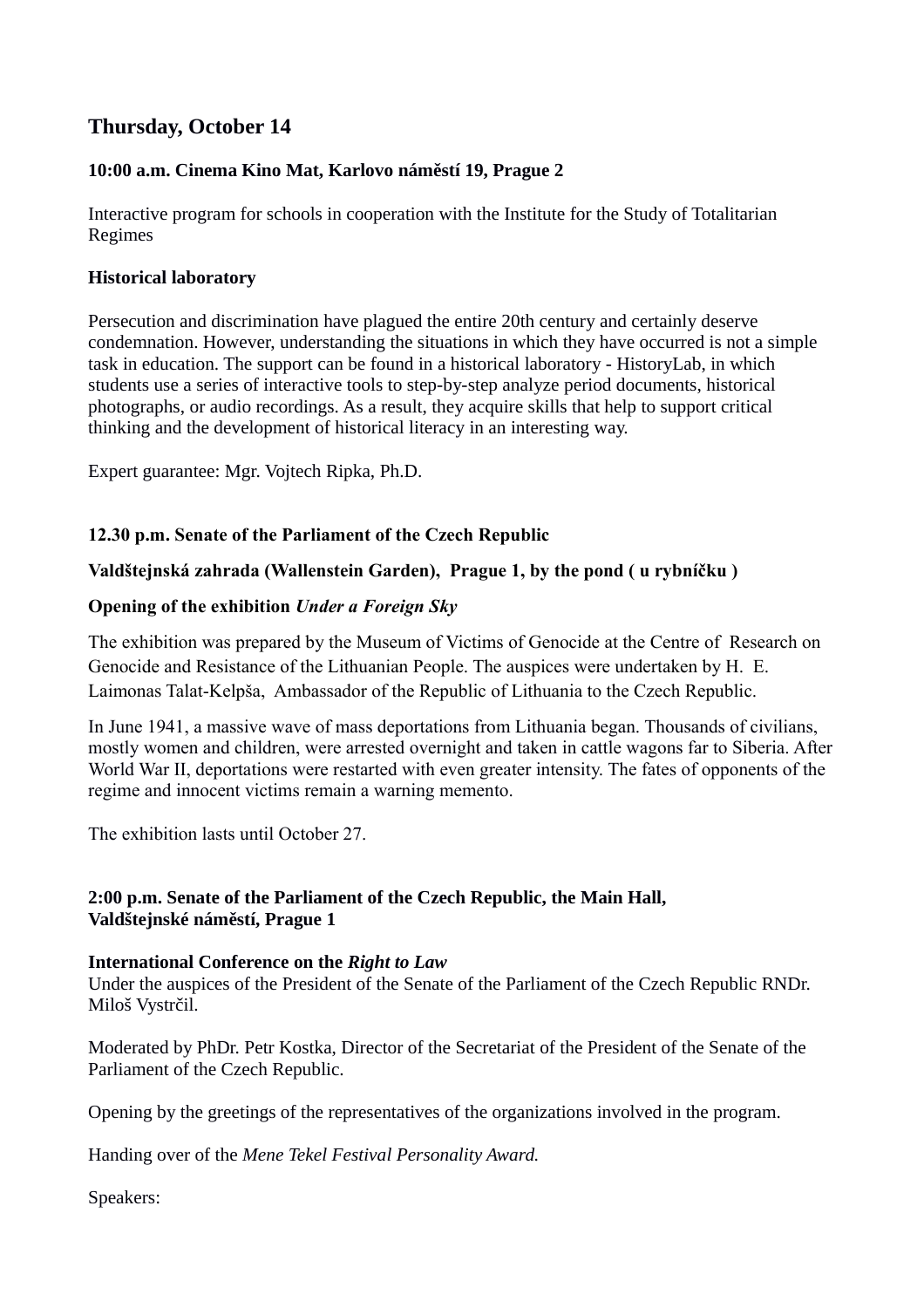Dr. Hist. Gints Apals, Museum of the Occupation in Riga: *Conceptualization of the Latvian Experience under Foreign Domination. Resistance versus adaptation.*

MJur Sergei Metlev. Council of the Estonian Institute of Historical Memory, Tallinn: *The Formation of Estonian Historical Identity in the Context of 20th Century Development.*

PhDr. Petra Svobodová, Museum of Romani Culture: *History of the so-called Gypsy camp in Lety, including the history of this place and activities leading after 1989 to the rehabilitation of this locality*

Mgr. Zdeněk Hazdra, Director of the Institute for the Study of Totalitarian Regimes: *Presentation of research on the Roma Holocaust, resp. issues related to confiscated Roma property in 1938-1945*

PhDr. Jan Kalous, Ph.D., Director of the XX. Century Memory Museum: *Persecution of social and religious groups in Czechoslovakia in the founding period of the communist regime*

Mgr. and Mgr. Miroslav Erdinger, Evangelical pastor, lecturer, and supervisor in social services: *On law, justice, punishment and forgiveness - and what next?*

Mgr. Petr Šimíček, secondary school pedagogue: *Reflections of communist injustice through the eyes of students*

Projection of the documentary *Borders*

#### **7:00 p.m. Library of Václav Havel (Knihovna Václava Havla), Ostrovní 13, Prague 1**

#### *"But even worse awaited me.***"**

StB ( State Secret Police ) actions against selected social groups in documents and memories. The documentary composition of recordings from memories, investigation protocols, and period documents was prepared by the XX. Century Memory Museum. *Guests: PhDr. Jan Kalous, Ph.D., PhDr. Petr Blazek, Ph.D., Mgr. David Svoboda, Ph.D., MgA. Veronika Bendová*

## **Friday, October 15**

#### **1:00 p.m. Cinema Kino Mat, Karlovo nám. 19, Prague 2**

#### **Testimony of the Daughters of the 1950s**

The program was prepared in cooperation with the Daughters of the 1950s Association. Milena Kozumplíková, the chairwoman of the board of the Karel Hartig Endowment Fund, is a guarantor of the program.

#### **Screening of the film** *A Farm.*

The story of one family and one farm with all its turning points through the 20th century, Theme, screenplay and direction by Lucie Korcová and Martin Rachmann, camera by Martin Solár. Produced by the Czech Television, 2018.

#### **6:00 p.m. New Town Hall, the Great Hall, Karlovo nám. 1/23, Prague 2**